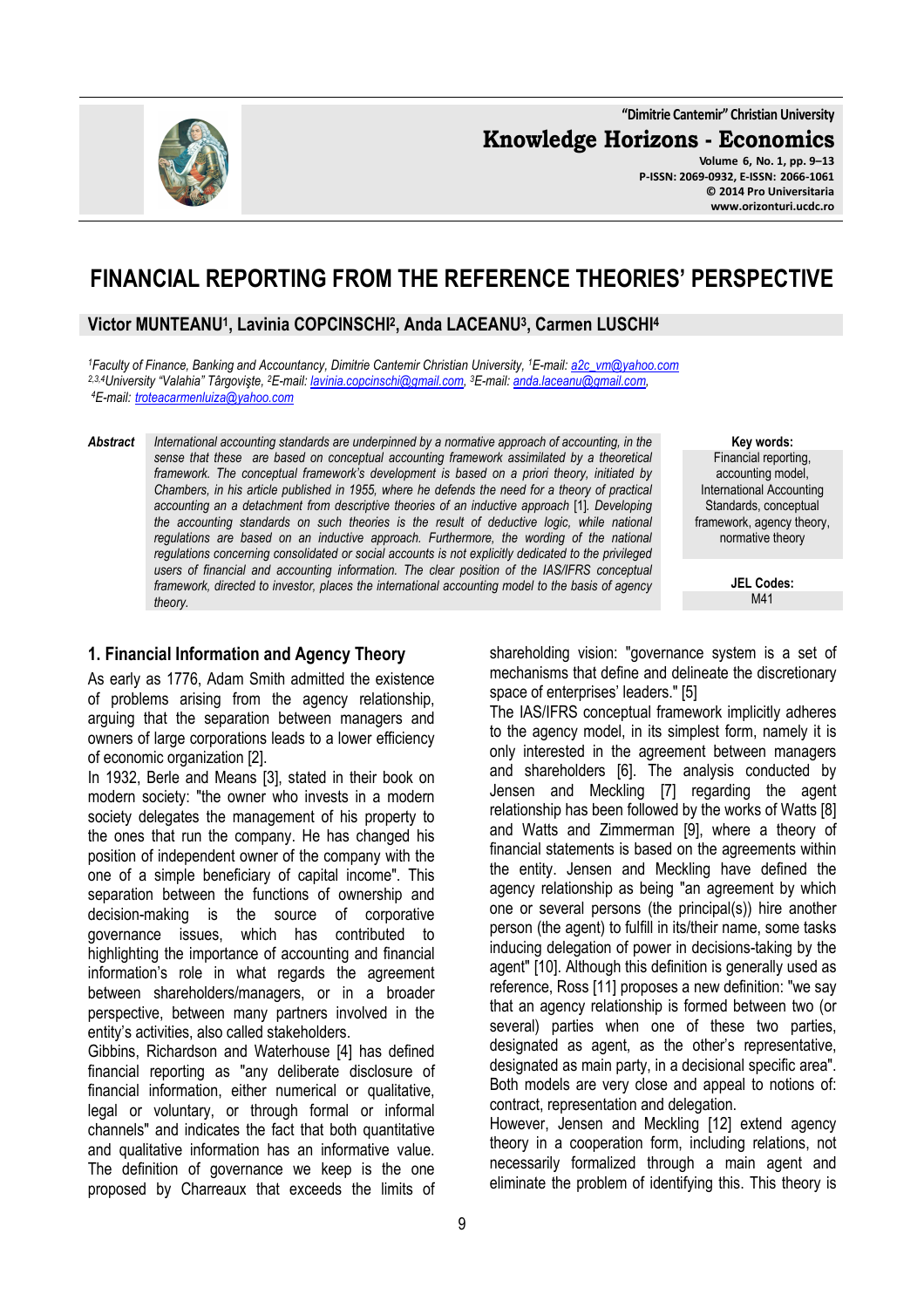based on a logic borrowed from the neo-classical economic theory: an approach from the point of view of "homo economicus" and maximizing individual usefulness. Subsequently, an agency theory extended to all stakeholders was proposed in 1992 by Hill and Jones [13].

Regardless of authors' vision on agency theory, financial information is a key-element of the relationship between entity and its investors, whether they are shareholders of creditors. The positive agency theory can highlight potential conflicts emerging from these relationships, and the research done on this topic suggests mechanisms for solving these conflicts. Among the conflict sources, asymmetric information is visibly the most important and the different regulations adopted, after getting aware of the problem, contributes to the effects limitation. The conceptual basis of IAS/IFRS standards first retains the approach to "investors" of the agent relationship, while entity has implicit or explicit contractual relations, with a series of partners.

### **2. Financial Information and Normative Theory**

The need for normative theory regarding the goals, scope of use, preparation and submission of financialaccounting reports, was the more necessary, since the accounting standards and regulations formulate a series of liberties concerning the fact that: an entity may also use other names for the financial statements, than those set out in standards and regulations; the entity has the discretion to derogate from regulations and submit additional information out of the need for relevance and accuracy [14]. Over time, many normative accounting theories have been developed by the number of well-known academics.

 However, normative theories have not generally succeeded to be integrated in the accounting profession, or to be mandated in financial accounting regulations [15].

The normative theory was formulated in the 50's by the will of an academic group as a response to the lack of accounting conceptual bases, deemed as harmful [16]. Accounting theory was at the time a "simple descriptive and classifying approach that did not allow the establishment of hierarchies between the frequently unreliable accounting principles" [17]. Thus, a set of requirements is developed, concerning the conduct of the accounting process [18]. The first conceptual framework was developed based on those elements, published in 1978, the one of American norm-setting body FASB 15. Although normative theory is interested in the users' needs for financial information, this framework is important for its well-defined goals, the financial information's contents being closely connected to the goals related to this. The 60's are described as "golden age of a priori theorizing" by Nelson [19] (1973) because a series of normative theories have been developed based on the users' needs for information. Dyckman and Zeff [20] classify specialized literature from the end of the 50's in two branches of normative theory: those authors that support with pro (or con) arguments a certain "policy prescription" accounting treatment and those whose main goal is to establish the fundamentals necessary in choosing and accounting method-the "framework building" approach. The "policy prescription" approach is the first place concerned with the general issues of assessment and outcomes, while "framework building" aims to develop a general theory of accounting (figure 1).



*Source*: own adaptation

*Figure 1.* Different trends of normative theory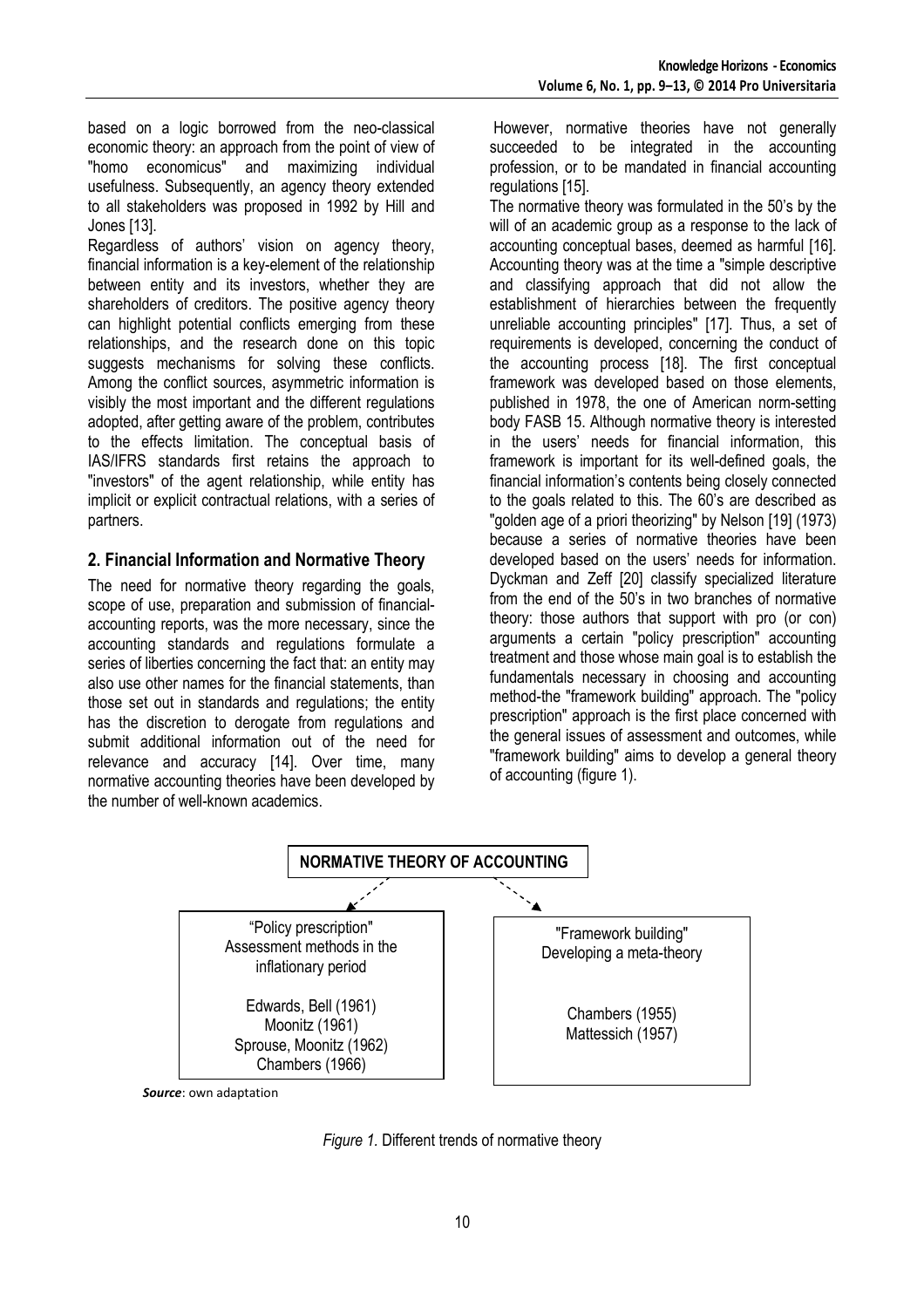

Source: Adapted from Platet - Pierrot: 2010

*Figure 2.* The normative meaning of the performance concept [21]

Certainly, all the four sentences are to be found in the conceptual framework made by IASB. This states that the financial statements are intended to provide information on entity's performance and financial position for decision-making, but without explicitly defining what the performance concept "does cover".

The goals of financial reporting from the accounting normative theory perspective contributes to the identification of different models that cover the concept of performance, particularly concerning the intended users. This theory provides an image of what a piece of financial information should include, according to the accounting model used by its formulators.

### **3. Complexity of current financial reporting model**

A common critique, made by those that question the usefulness of IFRS financial statements for investors and analysts, is that the financial statements have become too complex. These state that it is difficult for investors and analysts to understand some of the information provided in the financial statements and to assess ether relative importance of information. Some critiques refer to "excess of information".

We have identified a series of complexity sources, such as: business operations becoming more complex, complexity of regulation framework, entity's and stakeholders' change of attitudes. As the working group says, ever more complex reporting requirements are not a primary source of complexity in financial reporting, but rather a consequence of modern business operations' complexity and diverse needs of the investors. The concern for the difficulties that investors and analysts have to cope with in understanding financial statements stem, partly, in a failure to understand the financial statements prepared in accordance with IFRS.

Some critics argue that financial statements housel be easy to understand for all investors, inclusively the socalled "mum and dad investors" [22]. However, IASB has made clearly known the fact that IFRS financial statements are directed to investors, since they are quite sophisticated financially. In its conceptual framework from 2010, for financial reporting, IASB states that "Financial reports are prepared for the users that have sufficient knowledge concerning business and economic activities and that examine and analyze information with due care" and it is added: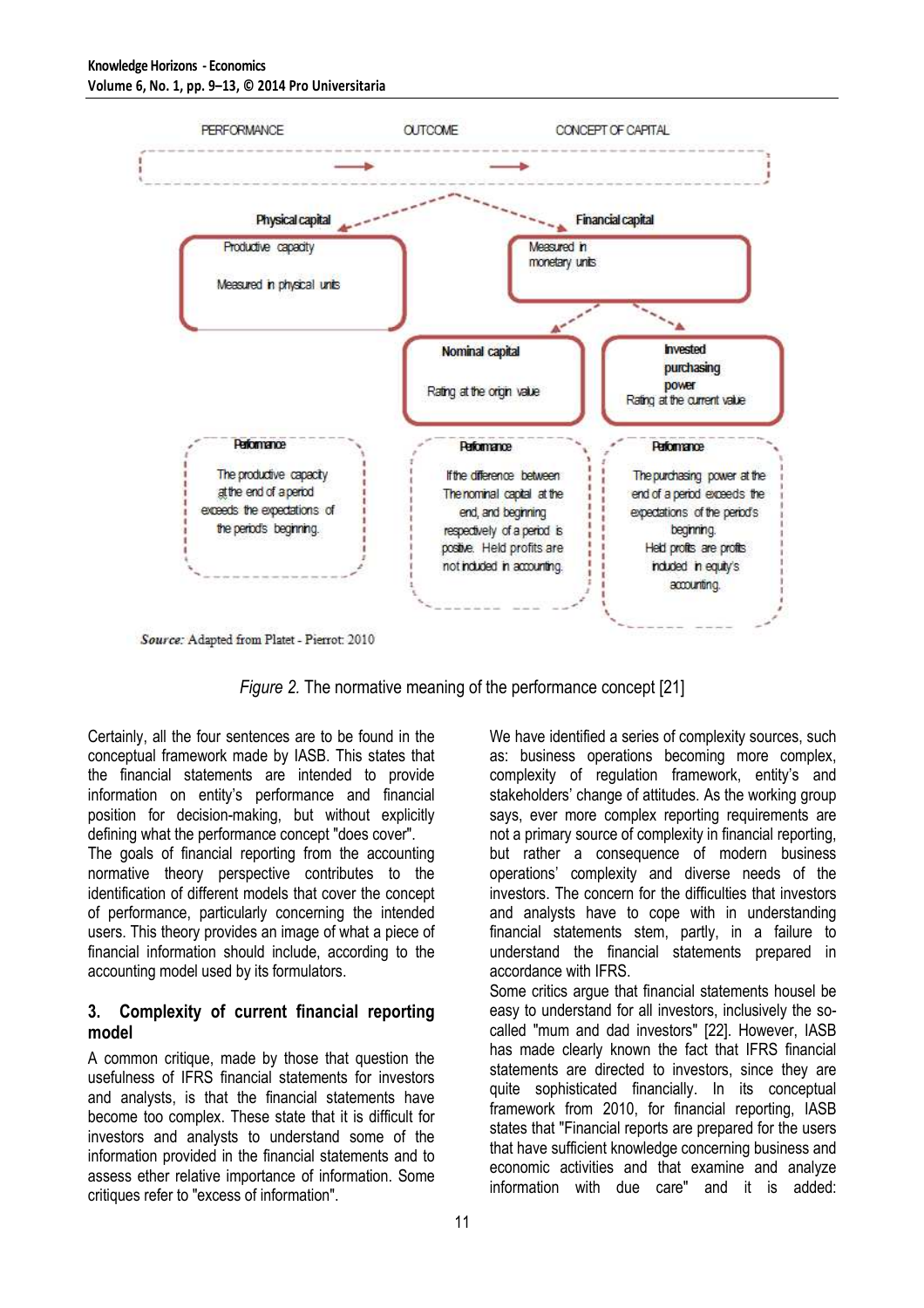"...sometimes, even the well-informed and careful users need to seek the assistance of a counselor in order to understand the information on complex economic phenomena" [23]. However, accepting that the target public for IFRS financial statements is narrower than some critics might expect, we agree that the usefulness of these financial statements to investors and analysts could be strengthened by providing greater focus on these in the company's financial report.

Legitimate concerns about the usefulness of the company's annual report as a whole and the usefulness of the financial report, as well as their components as two different reports indicate that there are two main reasons: the growing trend for financial and material information so-called inconsistent information (templates) ˮ to be included in financial statements, and the inclusion in the annual report of additional information that are not required by IFRS.

There has been a tendency for the inclusion of immaterial information in the financial statements. IFRS are clear on this point: the companies are obliged to comply with the requirements for recognition, assessment and submission demanded by IFRS if the failure to do so would lead to omissions or misstatements that could influence the economic decisions the users make based on the information in financial statements. Unfortunately, an ever greater number of companies choose to include all the information contained in IFRS, without applying this materiality test. This could be due to a number of reasons, but most likely it is the fear of making a decision, which later proves to be wrong and could subject the Managing Board to litigation and/or to avoid prolonged talks with the company's auditors. There is also a growing trend within companies to include templates (standardized information) in their financial statements. This information required to be disclosed under IFRS needs the exercise of judgment, for example, disclosure of information concerning the sources of estimated uncertainties, which the companies, in cooperation with their auditors "standardize", in order to reduce the risk of litigation. Through the "purification" of this information, companies make financial statements less useful to investors.

The concerns about information excess in annual and financial reports come from a great number of sources. The inclusion of immaterial information in financial statements, previously mentioned is one. Another aspect is to include information that is not required under IFRS reporting in another section of the annual report. Another representative source regarding the "excess of information" in the financial report is given by the submission of potentially irrelevant information required by IFRS. When IASB establishes new

standards or modifies the existent standards will be usually added to the amount of necessary information. IASB rarely submits these requirements of financial information disclosure to a critical assessment concerning their relevance to investors and analysts. One of the reasons for failing to do so is the lack of a "conceptual framework" to assess disclosures. In this context, IASB has signaled the intention to develop a "framework for information disclosure", as part of the conceptual framework project.

Finally, the difficulties encountered by investors and analysts in understanding the information in financial statements may be caused by the accounting standards that are poorly designed. The poorly designed standards, when applied, cannot produce information on complex transactions that is transparent and easy to understand and can have as effect the perception of complex financial statements.

The poorly designed standards are often the result of including the requirements based on rules and of other requirements derived from the compromises made with the electors of standardization bodies. When the detailed rules are included in accounting standards, this is due to the concerns about less prescriptive requirements (known by the name of "principles"), which the formulators abuse of in the financial statements preparation. Ironically, the ones that desire to engage themselves in an opportunistic behavior find rule-based standards easier to "fool" than the principlebased standards, such as those in the United States of America. The requirements that reflect compromises are sprung from the desire to achieve a result that could not be the ideal approach of the standardization bodies, but which will lead to an improvement in the financial reporting. IFRS are not free from rule-based requirements as they are neither free from requirements led by compromises. Many of these standards have been improved as early as the beginning of IASB in 2001. However, certain deficiencies that are the cause of complexity in financial reporting are maintained. Since its inception, IASB has endeavored to develop IFRS by using an approach based on principles and has seek to reduce to minimum the adverse impact of outcomes based on comprises. However, the convergence program with FASB threatens to undermine its attempts to do so, due to the tendency of FASB to rather support rules, and due to the inevitable compromises resulting from the combination of the two types of independent standards to reach to convergent solutions. To the interest of creating more transparent and easy to understand financial statements, IASB should try and resist this thereat in designing its standards, specifically IASB should discontinue the convergence project with FASB as soon as possible.